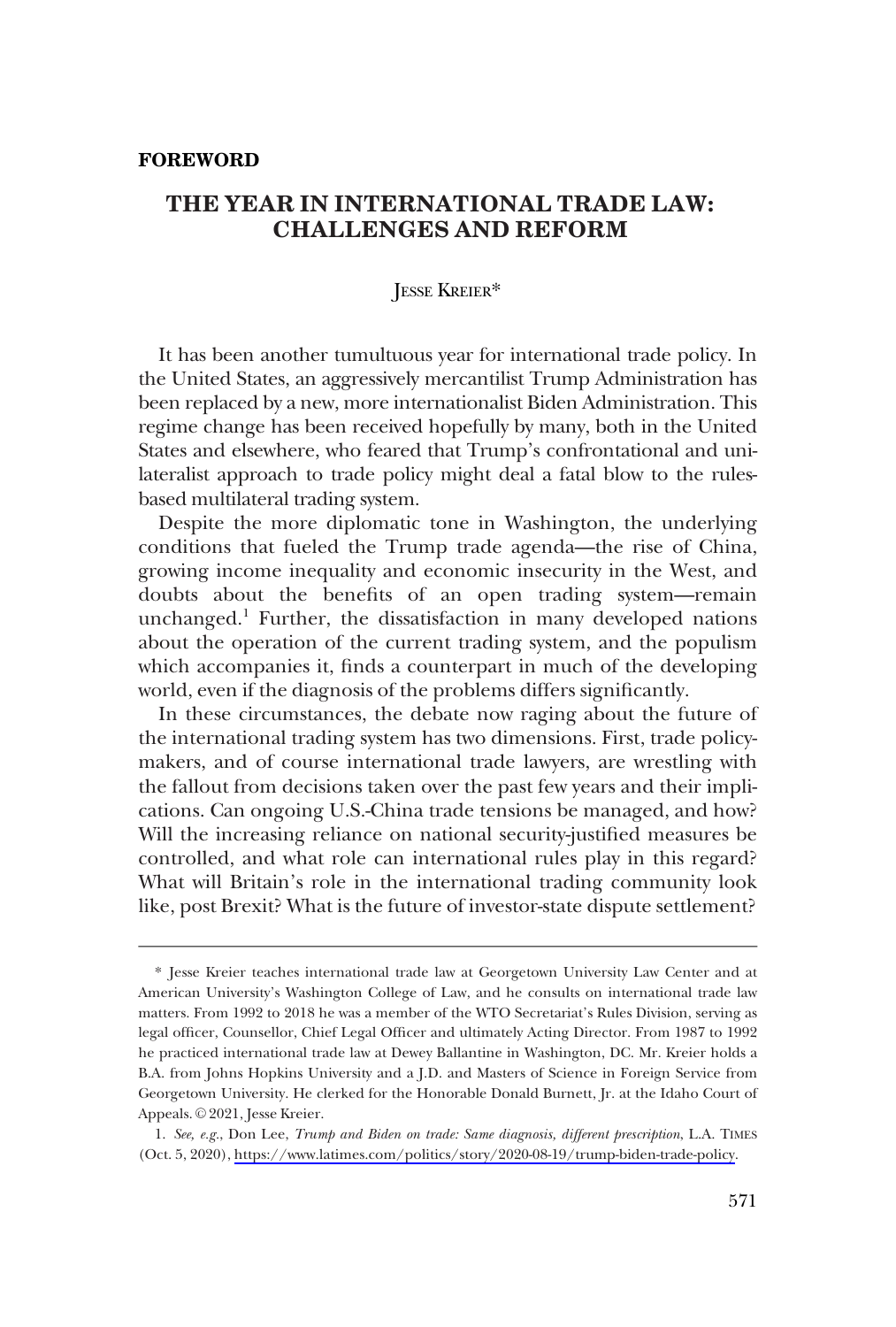#### *GEORGETOWN JOURNAL OF INTERNATIONAL LAW*

Second, policymakers are working towards a reform agenda that many consider necessary to revitalizing the rules-based international trading system. What reforms are required to restore the World Trade Organization (WTO) to its central place in the trading system? Here, WTO Members speak—with widely varying emphasis—about new rules in areas like digital trade, the restoration of a binding dispute settlement system, and changes to the rulebook to reflect the increased economic power and responsibilities of emerging economies like China.<sup>2</sup> If the WTO cannot rise to the task, what are the roles for plurilateral, regional, and bilateral agreements? And regardless of the forum, how can non-trade concerns, such as labor rights and environment, be fully reflected in a new system?

No single edition of a law journal, however ambitious, could begin to address the range of issues described above. However, all four of the articles in this edition of the *Georgetown Journal of International Law* dedicated to international trade law, and both of the remarkable student notes that won awards in this year's John D. Greenwald Writing Competition, speak to aspects of these challenges.

Few trade experts would dispute that accommodating the rise of China to economic superpower status is one of the greatest, if not the greatest, challenges facing the trading system. As Chinese enterprises surge to prominence in one sector after another, international competitors, and the system as a whole, struggle to adapt. A debate rages between advocates of engagement and reform versus those who support "decoupling."<sup>3</sup> In this context, the late Professor Kevin J. Fandl's article, *Is China's Rise the WTO's Demise?* is a plea to preserve the role of the WTO in international economic governance. Fandl makes a convincing case that neither the United States nor China would be well served by abandoning the WTO in favor a unilateral approach to international trade relations.

However compelling Professor Fandl's arguments, the Trump Administration relied heavily on unilateral instruments, including the United States Trade Representative's Section 301 investigations culminating in massive reciprocal sanctions between the United States and China, and frequently resorted to national security-based measures

*See, e.g.*, *Annex to the Communication from the Commission, Trade Policy Review - An Open,*  2. *Sustainable and Assertive Trade Policy*, COM (2021) 66 final (Feb. 18, 2021), [https://trade.ec.](https://trade.ec.europa.eu/doclib/docs/2021/february/tradoc_159439.pdf)  [europa.eu/doclib/docs/2021/february/tradoc\\_159439.pdf](https://trade.ec.europa.eu/doclib/docs/2021/february/tradoc_159439.pdf).

*See*, *e.g.*, Keith Johnson & Robbie Gramer, *The Great Decoupling*, FOREIGN POLICY (May 14, 3. 2020), [https://foreignpolicy.com/2020/05/14/china-us-pandemic-economy-tensions-trump](https://foreignpolicy.com/2020/05/14/china-us-pandemic-economy-tensions-trump-coronavirus-covid-new-cold-war-economics-the-great-decoupling/)[coronavirus-covid-new-cold-war-economics-the-great-decoupling/.](https://foreignpolicy.com/2020/05/14/china-us-pandemic-economy-tensions-trump-coronavirus-covid-new-cold-war-economics-the-great-decoupling/)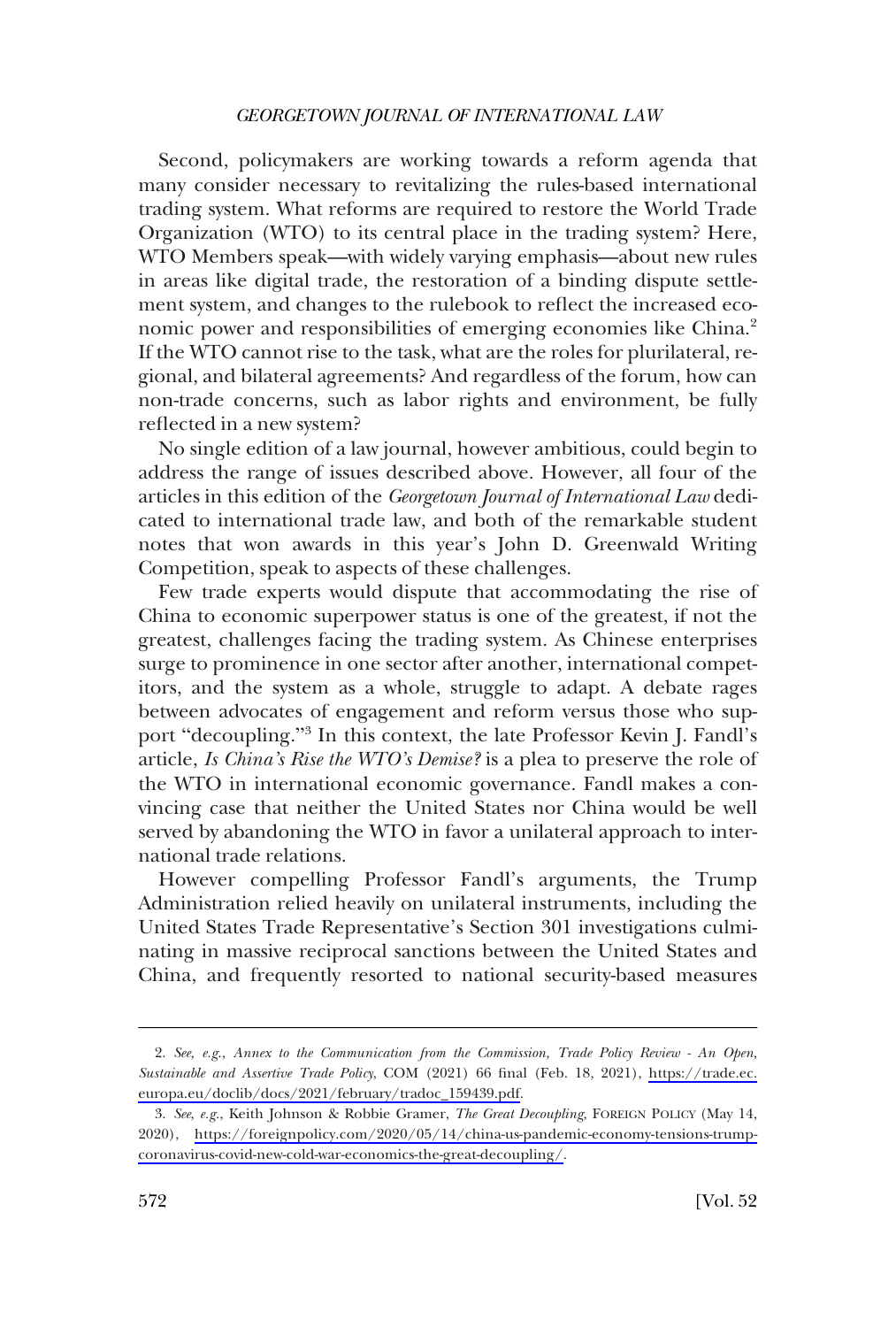#### *FOREWORD*

under Section 232 of the Trade Expansion Act. In a useful reminder that the world does not revolve around the United States, WTO standards for invoking the national security exception in Article XXI of GATT 1994 have been articulated first in disputes involving Russia/ Ukraine<sup>4</sup> and Qatar/Saudi Arabia.<sup>5</sup> An insightful note by Georgetown Law student Jacob Gladysz, *The National Security Exception in WTO Law: Emerging Jurisprudence and Future Direction*, analyzes the outcomes in those disputes and seeks to apply the lessons learned to the U.S. invocation of Section 232.

While the Trump Administration's flirtation with unilateralism played out in the United States, across the Atlantic Britain's long process of disengagement from the European Union (EU) also reached its climax. Arguably, phenomena similar to those fueling U.S. behavior explain Brexit—populism fed by income inequality, discontent with the effects of economic integration, a desire to protect national sovereignty, and a general turning inward by people distrustful of international institutions—and perhaps of things foreign more generally. In any event, Girish Deepak's article on *Brexit – The Legal Intricacies in Rolling Over EU PTAs* picks apart just one of the many challenges faced by the United Kingdom as it seeks to chart its own course as an independent actor in international economic relations.

If trade agreements have been increasingly questioned, international investment agreements have arguably drawn greater skepticism. The frequency with which such agreements have been invoked with respect to countries' internal regulatory schemes, including in respect to health (*Australia—Plain Packaging*) and environment (such as with respect to the construction of the Keystone pipeline),<sup>6</sup> has made them lightning rods for criticism. There have thus been numerous efforts to reform investor-state dispute settlement (ISDS), both multilaterally and in preferential trade agreements (PTAs) such as the EU-Canada Comprehensive Economic and Trade Agreement and other EU free trade agreements (FTAs), while in the United States-Mexico-Canada Agreement (USMCA), the United States has responded by scaling back access to ISDS altogether. In *Beyond State Freedom and International Discipline? Questioning the Place of International Investment Law in Conflict* 

<sup>4.</sup> Panel Report, *Russia–Measures Concerning Traffic in Transit*, WTO Doc. WT/DS512/7 (adopted Apr. 29, 2019).

<sup>5.</sup> Panel Report, *Saudi Arabia–Measures Concerning the Protection of Intellectual Property Rights*, WTO Doc. WT/DS567/8 (adopted June 16, 2020).

*See* Gavin Bade, *Keystone XL builder seeks \$15B in USMCA action*, POLITICO (July 6, 2021), 6. [https://www.politico.com/newsletters/weekly-trade/2021/07/06/keystone-xl-builder-seeks-15b](https://www.politico.com/newsletters/weekly-trade/2021/07/06/keystone-xl-builder-seeks-15b-in-usmca-action-796318)[in-usmca-action-796318](https://www.politico.com/newsletters/weekly-trade/2021/07/06/keystone-xl-builder-seeks-15b-in-usmca-action-796318).